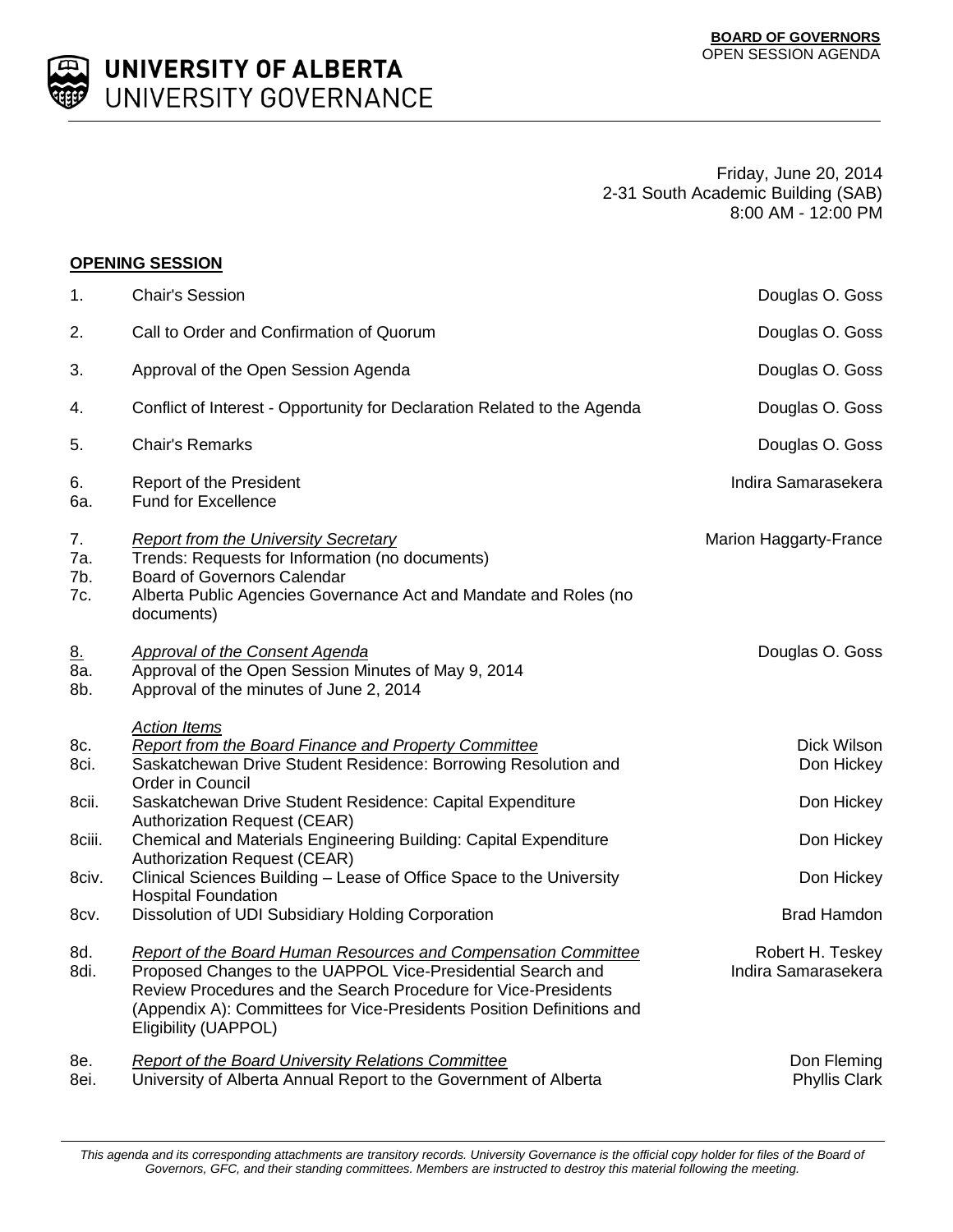Sean Price

| 8f.<br>8g.<br>8h.<br>8i.<br>8j.<br>8k.        | <b>Information Reports</b><br>Report of the Audit Committee<br>Report of the Finance and Property Committee<br>Report of the Human Resources and Compensation Committee<br>Report of the Investment Committee<br>Report of the Safety, Health and Environment Committee<br>Report of the University Relations Committee | Don Matthew<br>Dick Wilson<br>Robert H. Teskey<br><b>Bob Kamp</b><br>Steven LePoole<br>Don Fleming              |
|-----------------------------------------------|-------------------------------------------------------------------------------------------------------------------------------------------------------------------------------------------------------------------------------------------------------------------------------------------------------------------------|-----------------------------------------------------------------------------------------------------------------|
| 8I.<br>8m.<br>8n.<br>80.<br>8p.<br>8q.<br>8r. | <b>Regular Reports</b><br><b>Chancellor's Report</b><br>Alumni Association<br><b>Students' Union</b><br><b>Graduate Students' Association</b><br><b>Association of Academic Staff</b><br>Non-Academic Staff Association<br>Board Chair and Board Members Activity Report                                                | Ralph Young<br>Don Fleming<br>William Lau<br>Nathan Andrews<br>Wayne Renke<br>Christopher Pu<br>Douglas O. Goss |
|                                               | <b>ACTION ITEMS</b>                                                                                                                                                                                                                                                                                                     |                                                                                                                 |
| 9.<br>9a.                                     | Report of the Board Finance and Property Committee<br>Land Asset Strategy: Authorize and Approve the Establishment of a<br><b>Land Trust</b>                                                                                                                                                                            | Dick Wilson<br>Don Hickey                                                                                       |
| 10.<br>10a.                                   | Report of the Board Investment Committee<br>University Funds Investment Policy                                                                                                                                                                                                                                          | Bob Kamp                                                                                                        |
| 11.<br>11a.                                   | <b>Report of the Board Chair</b><br>Committee Appointments (documents to be distributed prior to the<br>meeting)                                                                                                                                                                                                        | Douglas O. Goss                                                                                                 |
|                                               | <b>INFORMATION REPORTS</b>                                                                                                                                                                                                                                                                                              |                                                                                                                 |
| 12.<br>12a.                                   | <b>Report of the Board University Relations Committee</b><br>Alumni Charter (documents to be distributed prior to the meeting)                                                                                                                                                                                          | Don Fleming<br><b>Glenn Stowkowy</b>                                                                            |

## **CLOSING SESSION**

13. Next Board of Governors meeting, Friday, October 24, 2014.

## 14. Other Business

| Presenter(s):       |                                                      |
|---------------------|------------------------------------------------------|
| Douglas O. Goss     | Chair, Board of Governors, Bryan & Company LLP       |
| Indira Samarasekera | President and Vice-Chancellor, University of Alberta |
| Don Matthew         | Member, Board of Governors                           |
| Dick Wilson         | Member, Board of Governors                           |
| Don Fleming         | Member, Board of Governors                           |
| Robert H. Teskey    | Member, Board of Governors                           |
| Bob Kamp            | Chair, Board Investment Committee, Telus Corporation |
| Steven LePoole      | Member, Board of Governors                           |